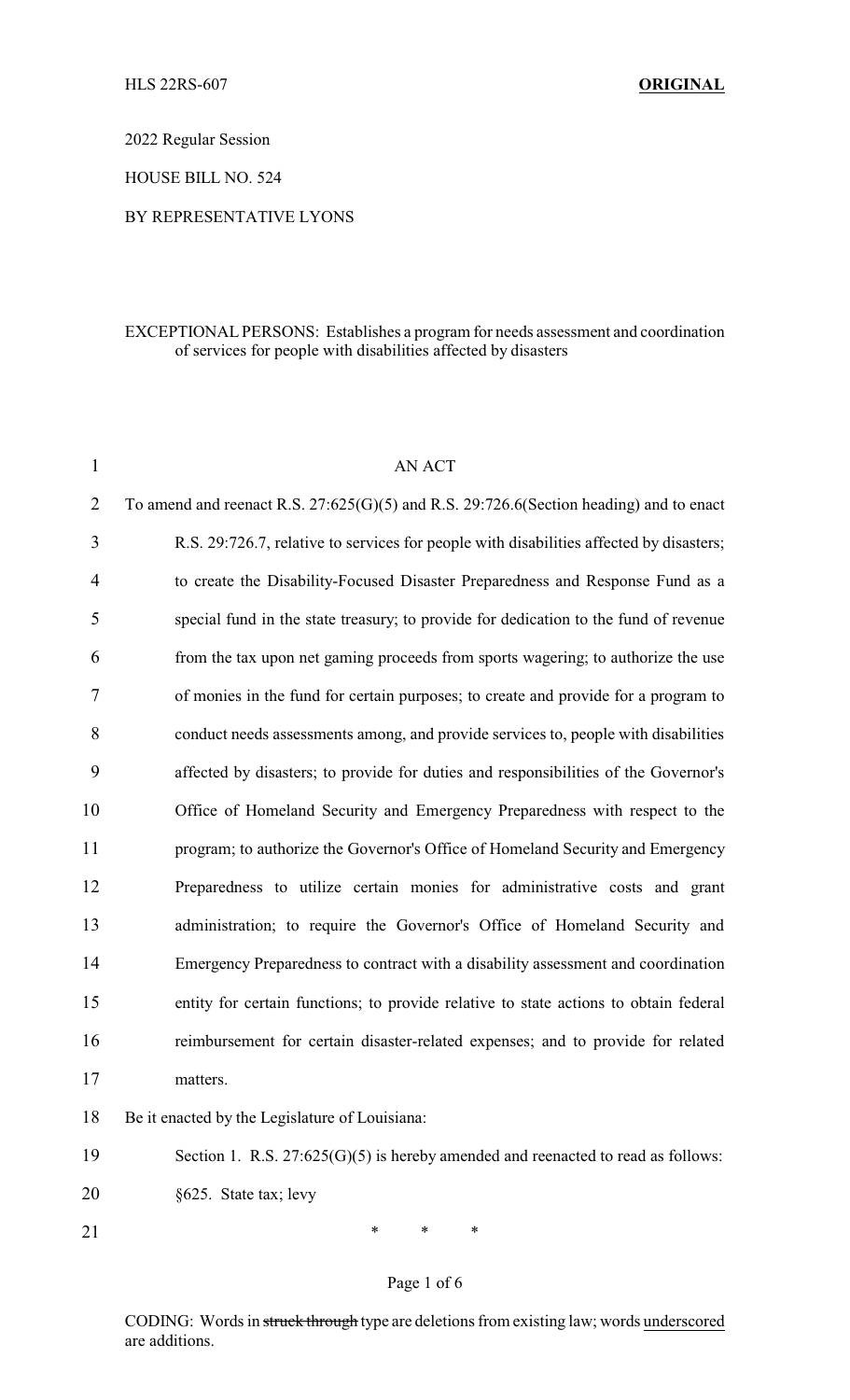| $\mathbf{1}$   | G. After complying with the provisions of Subsection D of this Section, each            |
|----------------|-----------------------------------------------------------------------------------------|
| $\overline{2}$ | fiscal year the state treasurer shall credit the following amounts to the following     |
| 3              | funds:                                                                                  |
| 4              | $\ast$<br>$\ast$<br>$\ast$                                                              |
| 5              | (5) Two percent of the monies collected pursuant to this Section, not to                |
| 6              | exceed five hundred thousand dollars, shall be credited to the Disability Affairs Trust |
| 7              | Fund established by R.S. 46:2583 Disability-Focused Disaster Preparedness and           |
| 8              | Response Fund established by R.S. 29:726.7.                                             |
| 9              | $\ast$<br>$\ast$<br>*                                                                   |
| 10             | Section 2. R.S. 29:726.6 (Section heading) is hereby amended and reenacted and R.S.     |
| 11             | 29:726.7 is hereby enacted to read as follows:                                          |
| 12             | §726.6. Fund and grant program for security measures; eligible applicants               |
| 13             | *<br>$\ast$<br>∗                                                                        |
| 14             | §726.7. Disability-Focused Disaster Preparedness and Response Fund and program          |
| 15             | $A(1)$ The legislature hereby creates in the state treasury a special fund to be        |
| 16             | known as the "Disability-Focused Disaster Preparedness and Response Fund". The          |
| 17             | fund shall consist of monies deposited pursuant to R.S. $27:625(G)(5)$ ; any additional |
| 18             | monies transferred to the fund by the legislature; and any monies designated for the    |
| 19             | fund and received by the state treasurer from donations, gifts, or grants. Monies in    |
| 20             | the fund shall be invested by the state treasurer in the same manner as monies in the   |
| 21             | state general fund. Interest earned on the investments of monies in the fund shall be   |
| 22             | deposited in and credited to the fund following compliance with applicable              |
| 23             | requirements of Article VII, Section 9(B) of the Constitution of Louisiana relative     |
| 24             | to the Bond Security and Redemption Fund. Unexpended and unencumbered monies            |
| 25             | in the fund at the end of the fiscal year shall remain in the fund.                     |
| 26             | The monies in the Disability-Focused Disaster Preparedness and<br>(2)                   |
| 27             | Response Fund shall be used solely for the purposes provided for in this Section and    |
| 28             | only in the amounts appropriated by the legislature.                                    |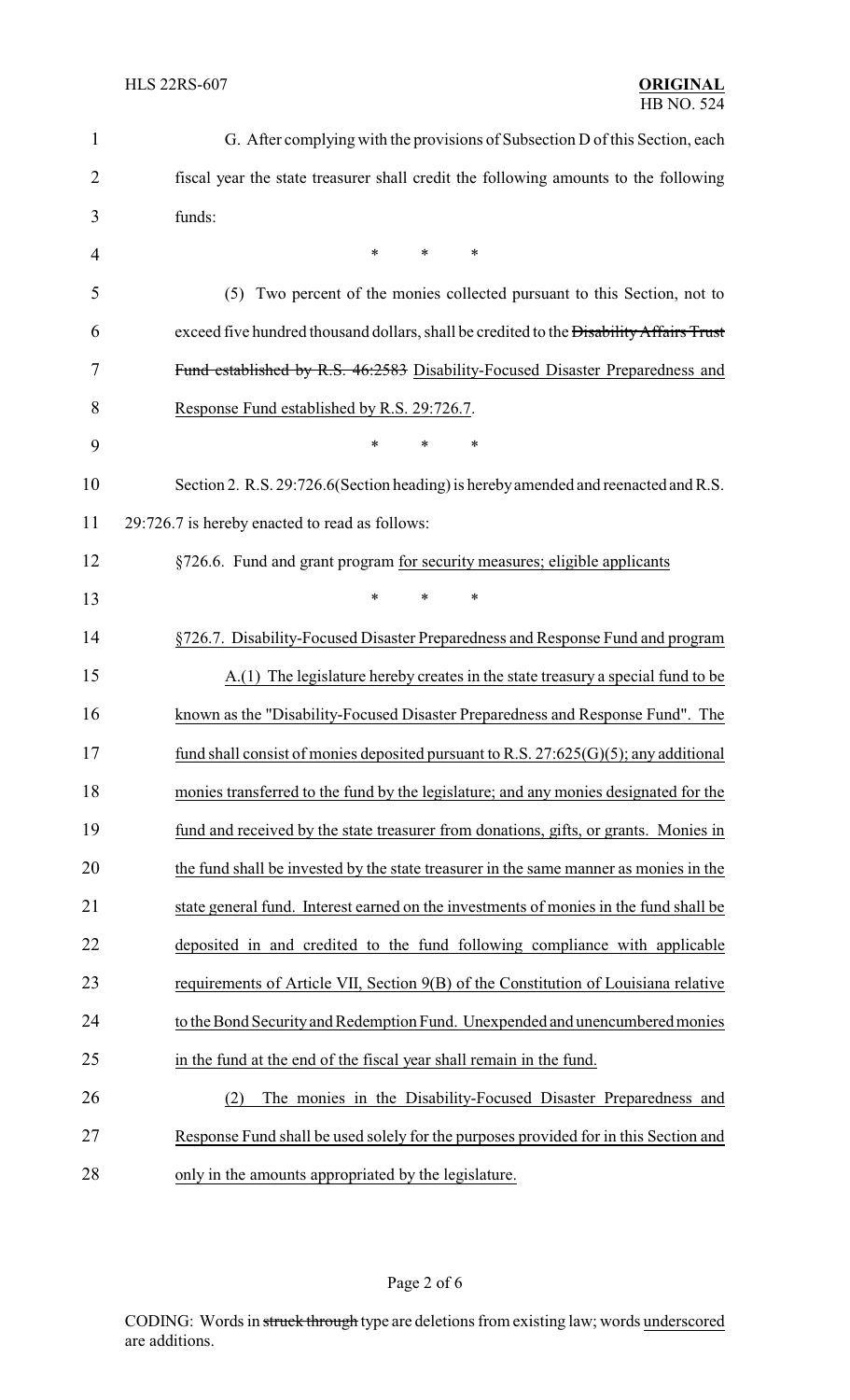| $\mathbf{1}$   | The Governor's Office of Homeland Security and Emergency<br>(3)                          |
|----------------|------------------------------------------------------------------------------------------|
| $\overline{2}$ | Preparedness may utilize no more than three percent of the monies annually               |
| 3              | deposited into the fund pursuant to R.S. $27:625(G)(5)$ for administrative costs,        |
| 4              | including costs of grant administration.                                                 |
| 5              | B. As used in this Section, the following terms have the meaning ascribed                |
| 6              | to them in this Subsection:                                                              |
| 7              | (1) "DACE" means a disability assessment and coordination entity.                        |
| 8              | (2) "Person with a disability" means any person with access and functional               |
| 9              | needs across the life span, including persons who are elderly.                           |
| 10             | C. The purpose of this Section is to address particular identified needs of              |
| 11             | people with disabilities affected by disasters through assessment of individual needs,   |
| 12             | coordination of resources to meet those needs, and training of personnel to              |
| 13             | competently and effectively identify needs through appropriate assessment methods        |
| 14             | and to proficiently coordinate with the proper entities that provide necessary           |
| 15             | services, thereby establishing an effective network that will identify people who need   |
| 16             | disability-related resources in disaster periods and ensure that those who need help     |
| 17             | will be connected to those who can provide help.                                         |
| 18             | The Governor's Office of Homeland Security and Emergency<br>D.                           |
| 19             | Preparedness, referred to hereafter in this Section as "GOHSEP", shall contract with     |
| 20             | a DACE whose director possesses the qualifications required by Subsection F of this      |
| 21             | Section. The DACE shall perform all of the following functions:                          |
| 22             | (1) Work with GOHSEP to develop a statewide plan which shall include but                 |
| 23             | not be limited to all of the following elements:                                         |
| 24             | Conduct individual assessments of needs of people with disabilities in<br>(a)            |
| 25             | shelters and areas impacted by disasters.                                                |
| 26             | Provide training that addresses meeting the needs of people with<br>(b)                  |
| 27             | disabilities impacted by disasters to disability stakeholders, other entities that serve |
| 28             | people with disabilities, and government agencies.                                       |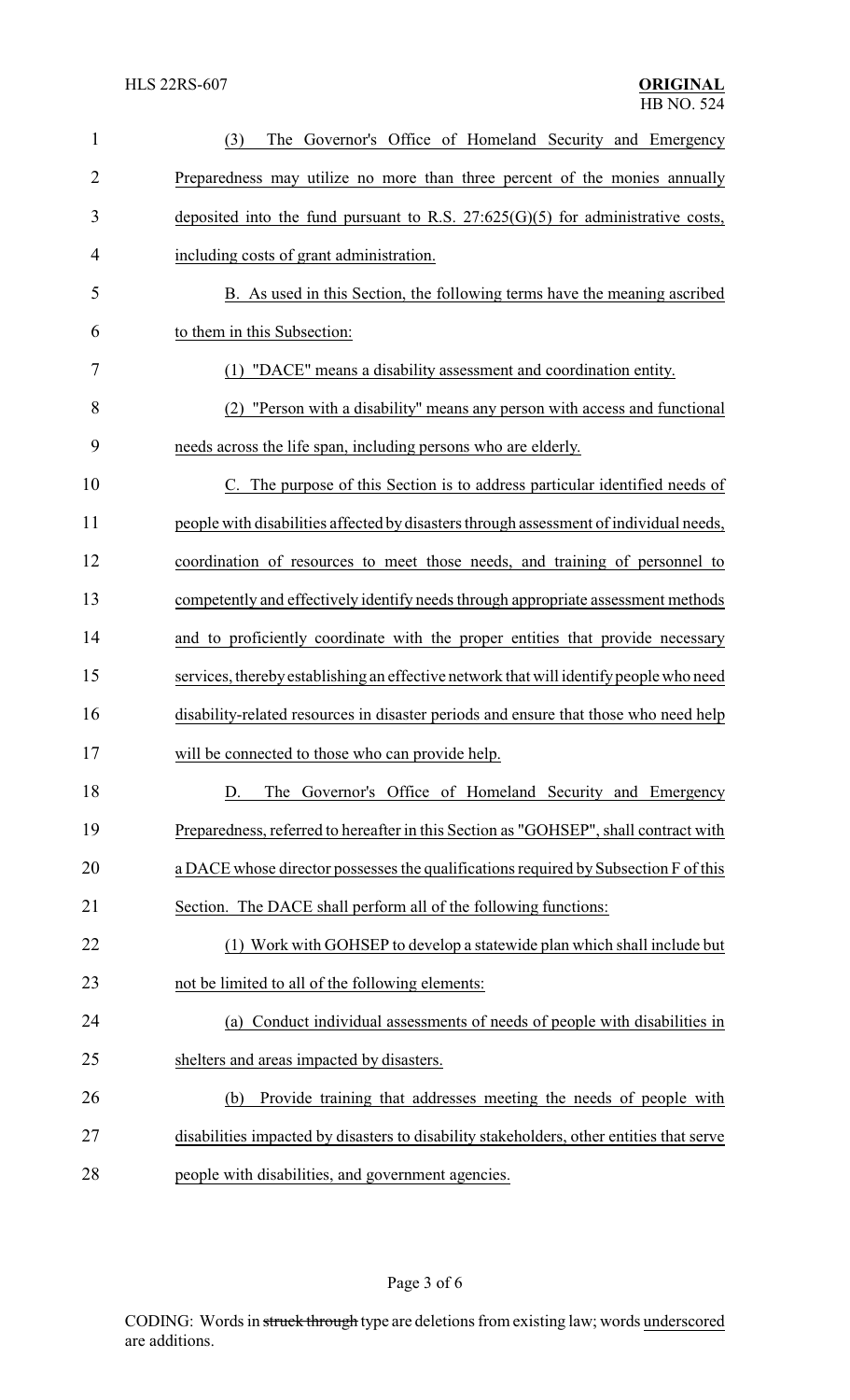| $\mathbf{1}$ | (c) Enhance cooperation between the entities identified in Subparagraph (b)           |  |
|--------------|---------------------------------------------------------------------------------------|--|
| 2            | of this Paragraph so that the needs of people with disabilities relating to disaster  |  |
| 3            | preparedness and response will be met.                                                |  |
| 4            | Where necessary, directly meet the needs of people with disabilities<br>(d)           |  |
| 5            | impacted by disasters.                                                                |  |
| 6            | Administer the initial implementation of the plan provided for in this                |  |
| 7            | Subsection.                                                                           |  |
| 8            | (3) Administer the plan provided for in this Subsection on an ongoing basis.          |  |
| 9            | Conduct individual needs assessments for people with disabilities.<br>(4)             |  |
| 10           | (5)<br>Coordinate with state and local governmental entities, disability              |  |
| 11           | stakeholders, and affected individuals with disabilities or their representatives to  |  |
| 12           | meet individual needs identified in assessments.                                      |  |
| 13           | (6) Directly meet the needs of people with disabilities impacted by disasters         |  |
| 14           | in instances in which no other option for furnishing of such assistance is available. |  |
| 15           | Provide necessary training.<br>(7)                                                    |  |
| 16           | (8)<br>Maintain staffing necessary to administer the plan provided for in this        |  |
| 17           | Subsection.                                                                           |  |
| 18           | (9) Collect data relative to the activities conducted pursuant to this Section        |  |
| 19           | and provide an annual report to GOHSEP.                                               |  |
| 20           | E. All state and local governmental agencies with which the DACE engages              |  |
| 21           | in carrying out its functions shall work collaboratively with the DACE.               |  |
| 22           | F. The director of the DACE shall possess all of the following qualifications:        |  |
| 23           | (1) At least two years of experience in each of the following:                        |  |
| 24           | A leadership role in community-based disability-related non-profit<br>(a)             |  |
| 25           | organizations in Louisiana.                                                           |  |
| 26           | (b) The role of appointed member of a statewide disability-related council            |  |
| 27           | in Louisiana.                                                                         |  |
| 28           | Disaster response with a focus on people with disabilities.<br>(c)                    |  |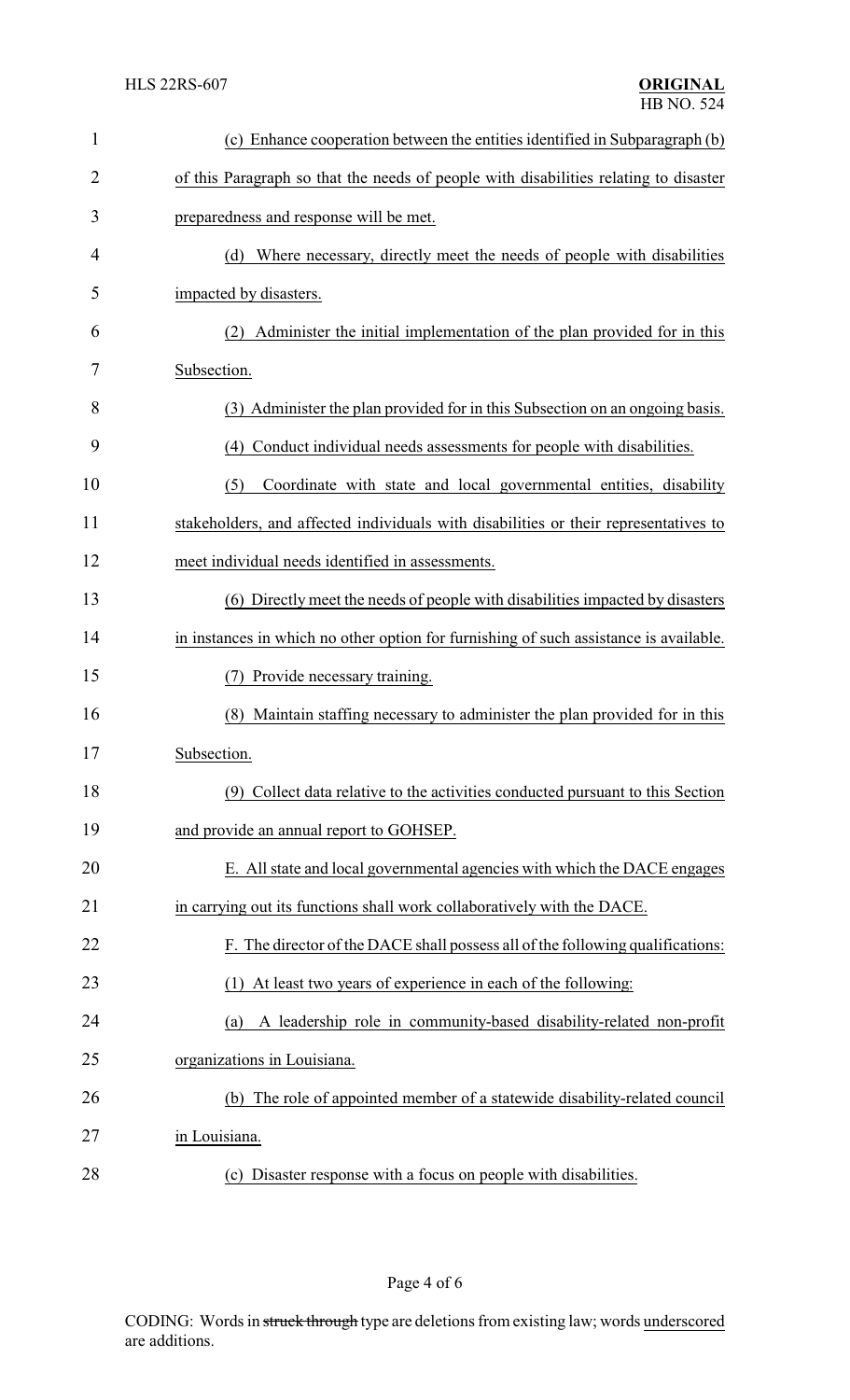| 1  | Employment at a Louisiana state agency with a focus on people with<br>(d)           |
|----|-------------------------------------------------------------------------------------|
| 2  | disabilities.                                                                       |
| 3  | (e) Employment in the field of special education.                                   |
| 4  | Employment at an administrative level with a home-<br>(f)<br>and                    |
| 5  | community-based service provider licensed by the Louisiana Department of Health.    |
| 6  | A master's degree or above in education, health care, or social services.           |
| 7  | G.(1) GOHSEP shall seek federal reimbursement for eligible disaster-related         |
| 8  | expenses incurred in the provision of resources and services to people with         |
| 9  | disabilities affected by disasters as authorized by the provisions of this Section. |
| 10 | GOHSEP may enter into a contract, memorandum of understanding, or                   |
| 11 | any other type of agreement with the DACE for the purpose of securing federal       |
| 12 | reimbursement for eligible disaster-related expenses.                               |
|    |                                                                                     |

## DIGEST

The digest printed below was prepared by House Legislative Services. It constitutes no part of the legislative instrument. The keyword, one-liner, abstract, and digest do not constitute part of the law or proof or indicia of legislative intent. [R.S. 1:13(B) and 24:177(E)]

| HB 524 Original | 2022 Regular Session | Lyons |
|-----------------|----------------------|-------|
|                 |                      |       |

**Abstract:** Creates the Disability-Focused Disaster Preparedness and Response Fund and a program of needs assessment and services for people with disabilities affected by disasters.

Present law provides that 2% percent of the monies collected annually from the tax upon gaming proceeds from sports wagering established by present law, not to exceed \$500,000, shall be credited to the Disability Affairs Trust Fund.

Proposed law revises present law to dedicate this revenue instead to the Disability-Focused Disaster Preparedness and Response Fund, a special fund created by proposed law. Provides that the monies in the Disability-Focused Disaster Preparedness and Response Fund shall be used solely for the purposes provided for in proposed law.

Proposed law provides that its purpose is to address particular identified needs of people with disabilities affected by disasters through needs assessment, coordination of resources to meet those needs, and training of personnel to identify needs through appropriate methods and to proficiently coordinate with the proper entities that provide necessary services, therebyestablishing a network that will identifypeople who need disability-related resources in disaster periods and ensure that those who need help will be connected to those who can provide help.

Proposed law requires the Governor's Office of Homeland Security and Emergency Preparedness (GOHSEP) to contract with a disability assessment and coordination entity (DACE). Provides that the DACE shall perform all of the following functions:

### Page 5 of 6